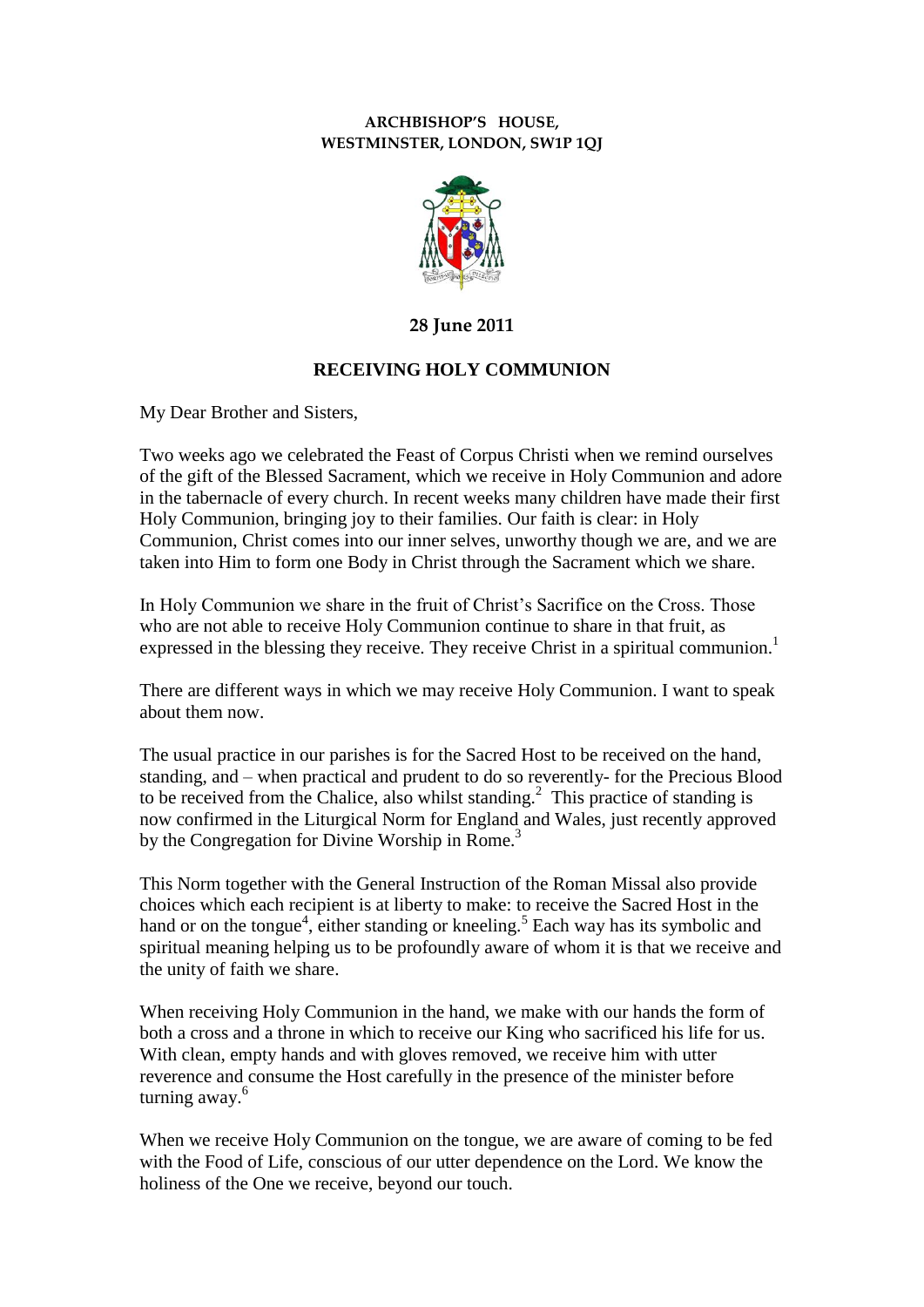When we receive Holy Communion standing we show that we are ready to receive the Lord and to walk and act in His name. In standing we are part of a prayerful procession, a people with a mission, summoned by the Lord to the glory of heaven. This is our baptismal calling and dignity.

When we receive Holy Communion kneeling, we present ourselves with humility and reverence, submitting our strength to Him, recognising that He is Lord of all.

Receiving Holy Communion, we know that Christ, whole and entire, his body and blood, together with his soul and divinity, is truly, really and substantially present. This is so whether we receive Holy Communion under both forms of bread and wine, or in one form alone. However, each form has its own particular meaning or symbolism which enriches our celebration of this Sacrament. In the Sacred Host, Christ is presented as the Body broken for us, in which is our strength; in the Chalice he is the Precious Blood poured out for us, in which is our forgiveness.

Let us deepen our understanding and appreciation of this wonderful gift. We must always present ourselves for communion with the utmost reverence and aware of the immensity of what is taking place. Please reflect on how you personally present yourself to receive the Lord in Holy Communion. Each way of receiving Holy Communion expresses awe and must be carried out with care.

It is important that we also prepare well to receive Holy Communion. We observe a Eucharistic fast, of at least one hour.<sup>7</sup> We seek forgiveness of our sins, through the penitential prayers of the Mass and through the Sacrament of Penance, especially whenever we are conscious of grave sin.<sup>8</sup>

When we have received the Lord, we concentrate utterly on his presence within us, in prayer and recollection, when we return to our places. A time of silent prayer should follow Holy Communion as we approach the end of Mass. Then, nourished by Holy Communion we leave the church and become, in our world, living ambassadors for Christ, the one we have received. We bring His love and compassion to all we meet.

Today I ask every parish and community to refresh its reverence and love for the Blessed Sacrament and its practice of receiving Holy Communion.

May God bless you all,

+ fincent Vichols

Vincent Nichols Archbishop of Westminster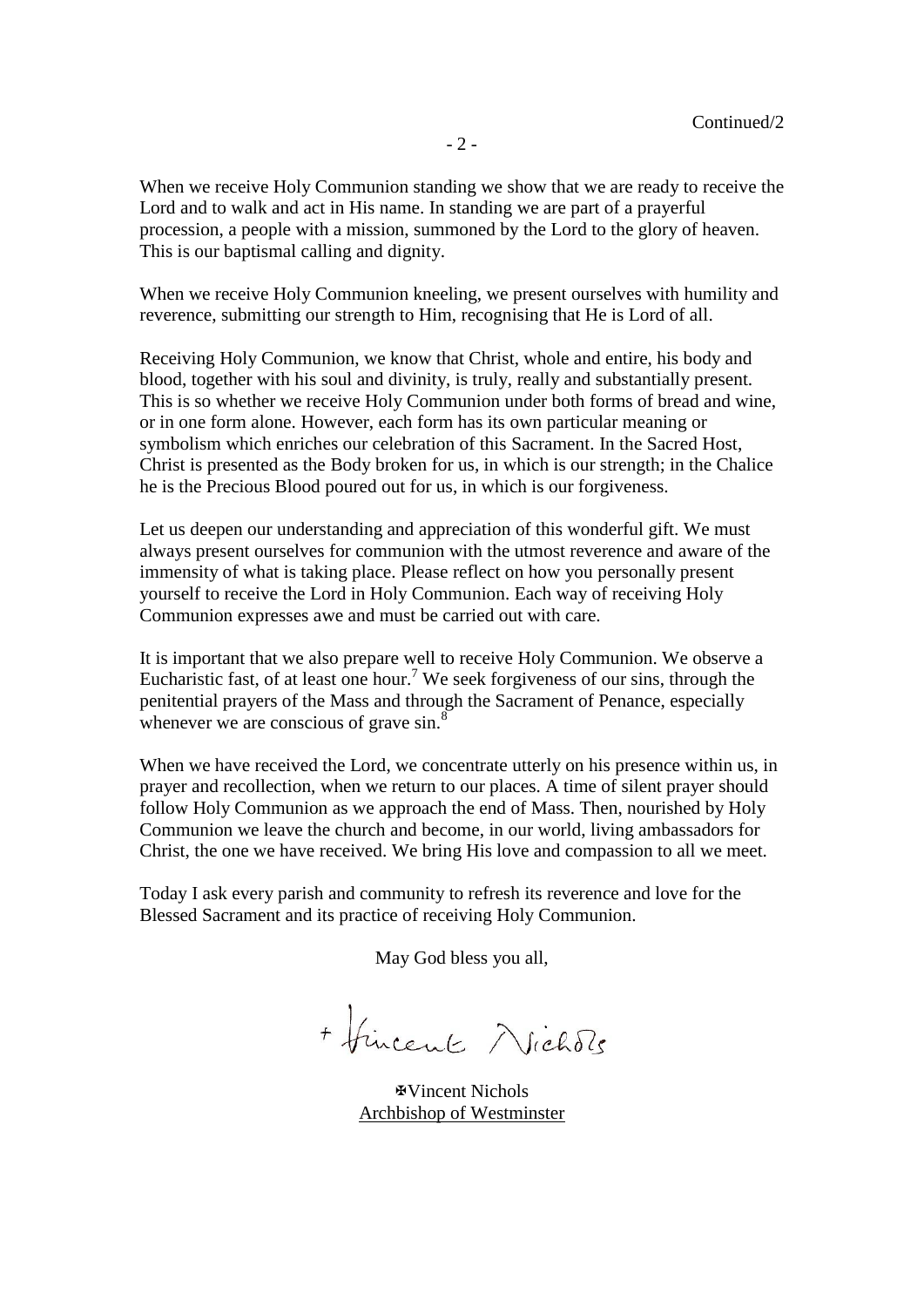<sup>1</sup>Pope Benedict writes: "Even in cases where it is not possible to receive sacramental communion, participation at Mass remains necessary, important, meaningful and fruitful. In such circumstances it is beneficial to cultivate a desire for full union with Christ through the practice of spiritual communion, praised by Pope John Paul II [*see Ecclesia de Eucharistia*,35] and recommended by saints who were masters of the spiritual life [e.g. St Theresa of Jesus, *The Way of Perfection*, 35 and St. Thomas Aquinas, ST, III, q. 80, art. 1]" *Sacramentum Caritatis,* 55.

<u>.</u>

 $2$  Holy Communion may be distributed under both kinds at Mass, subject to other provisions of the law and provided that it can be carried out with no danger of profanation of the Sacrament (see GIRM 281-287 and the Instruction from the Congregation for Divine Worship and the Discipline of the Sacraments, *Redemptionis Sacramentum,* 100-107).

 $3$  This is the norm which has been approved for incorporation in GIRM 160: "In the Dioceses of England and Wales Holy Communion is to be received standing, though individual members of the faithful may choose to receive Communion while kneeling. However, when they communicate standing, it is recommended that the faithful bow in reverence before receiving the Sacrament."

<sup>4</sup> See GIRM 161. Permission for Communion in the hand for England and Wales was given 6 March 1976. *Redemptionis Sacramentum* reads: "Although each of the faithful always has the right to receive Holy Communion on the tongue, at his choice, if any communicant should wish to receive the Sacrament in the hand, in areas where the Bishops' Conference with the *recognitio* of the Apostolic See has given permission, the Sacred Host is to be administered to him or her. However, special care should be taken to ensure that the host is consumed by the communicant in the presence of the minister, so that no one goes away carrying the Eucharistic species in his hand. If there is a risk of profanation, then Holy Communion should not be given in the hand to the faithful" (92).

5 *Redemptionis Sacramentum* states: "it is not licit to deny Holy Communion to any of Christ's faithful solely on the grounds, for example, that the person wishes to receive the Eucharist kneeling or standing" (91). Although Mgr. Guido Marini, the Papal MC, has said that the Holy Father's preference for communicants to receive Holy Communion on the tongue whilst kneeling better sheds light on the truth of the Real Presence in the Eucharist, he did so "without taking anything away from the other", i.e. from standing to receive Holy Communion on the hand, where this is permitted (see the *L'Osservatore Romano,* 26 June, 2008).

 $6$  The ordinary ministers of Holy Communion are the celebrant(s) assisted by deacons and other priests. Extraordinary minsters of Holy Communion may assist where there is a need (see *Redemptionis Sacramentum,* 88).

<sup>7</sup> Code of Canon Law 919 §1 A person who is to receive the Most Holy Eucharist is to abstain for at least one hour before holy communion from any food and drink, except for only water and medicine.§2 A priest who celebrates the Most Holy Eucharist two or three times on the same day can take something before the second or third celebration even if there is less than one hour between them.§3 The elderly, the